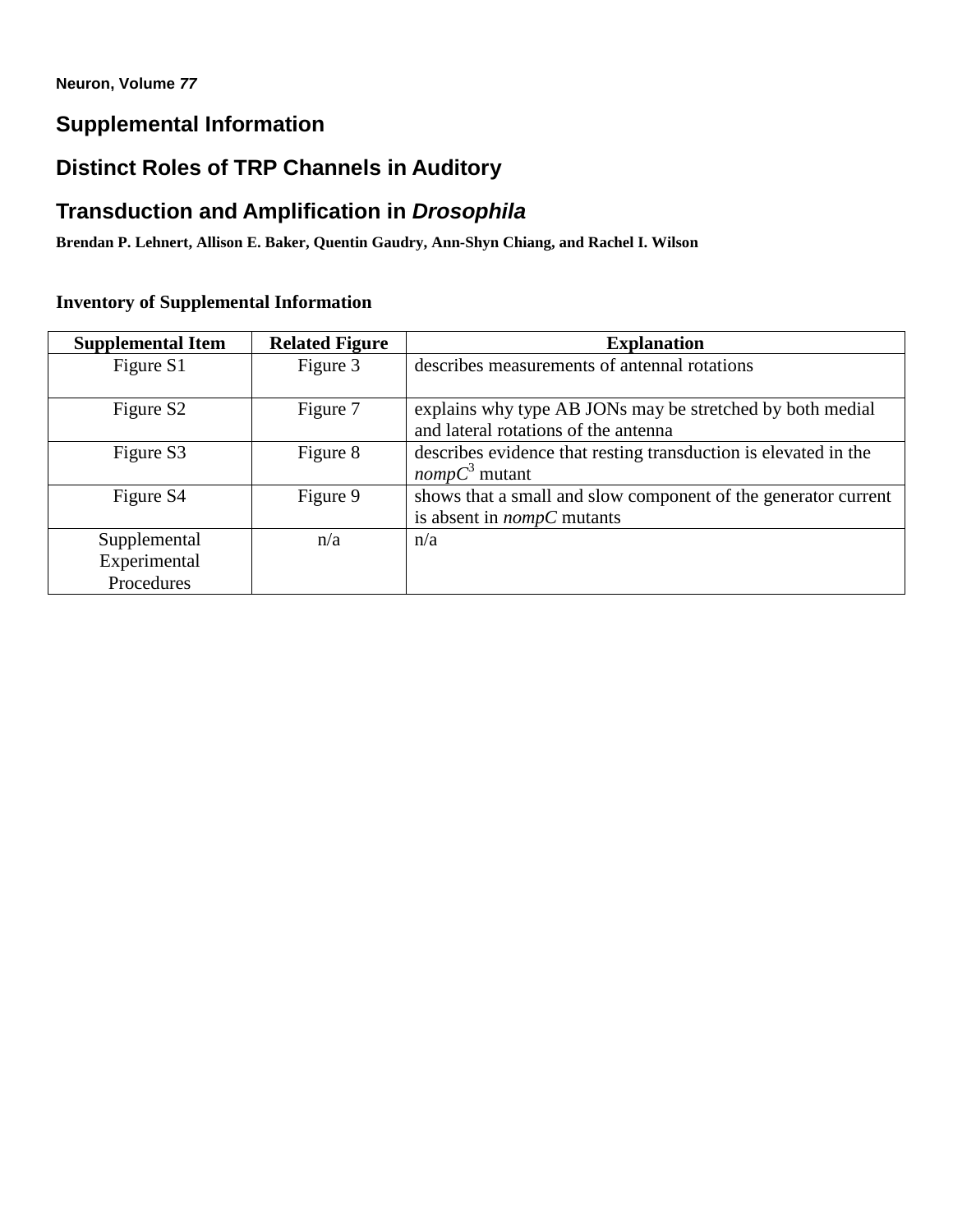

### **Figure S1. Rotation of the antenna.**

(A) The distal portion of the antenna rotates in response to a sound stimulus (Gopfert and Robert, 2001). To measure antennal rotation, we used a laser Doppler vibrometer to record displacement (*D*(*t*)) during sound stimulation, placing the laser spot at the most distal branchpoint of the arista. We also measured the length of the aristal lever arm (*L*) from the laser spot to the rotational center of the distal antennal segment. We then used the small angle approximation  $(\omega(t)=D(t)/L)$  to calculate the rotation of the antenna (see also Supplemental Experimental Procedures).

(B) The amplitude of antennal rotation in response to pure tone stimuli at a range of sound particle velocities and sound frequencies. These measurements are consistent with previously published values (Gopfert et al., 2006).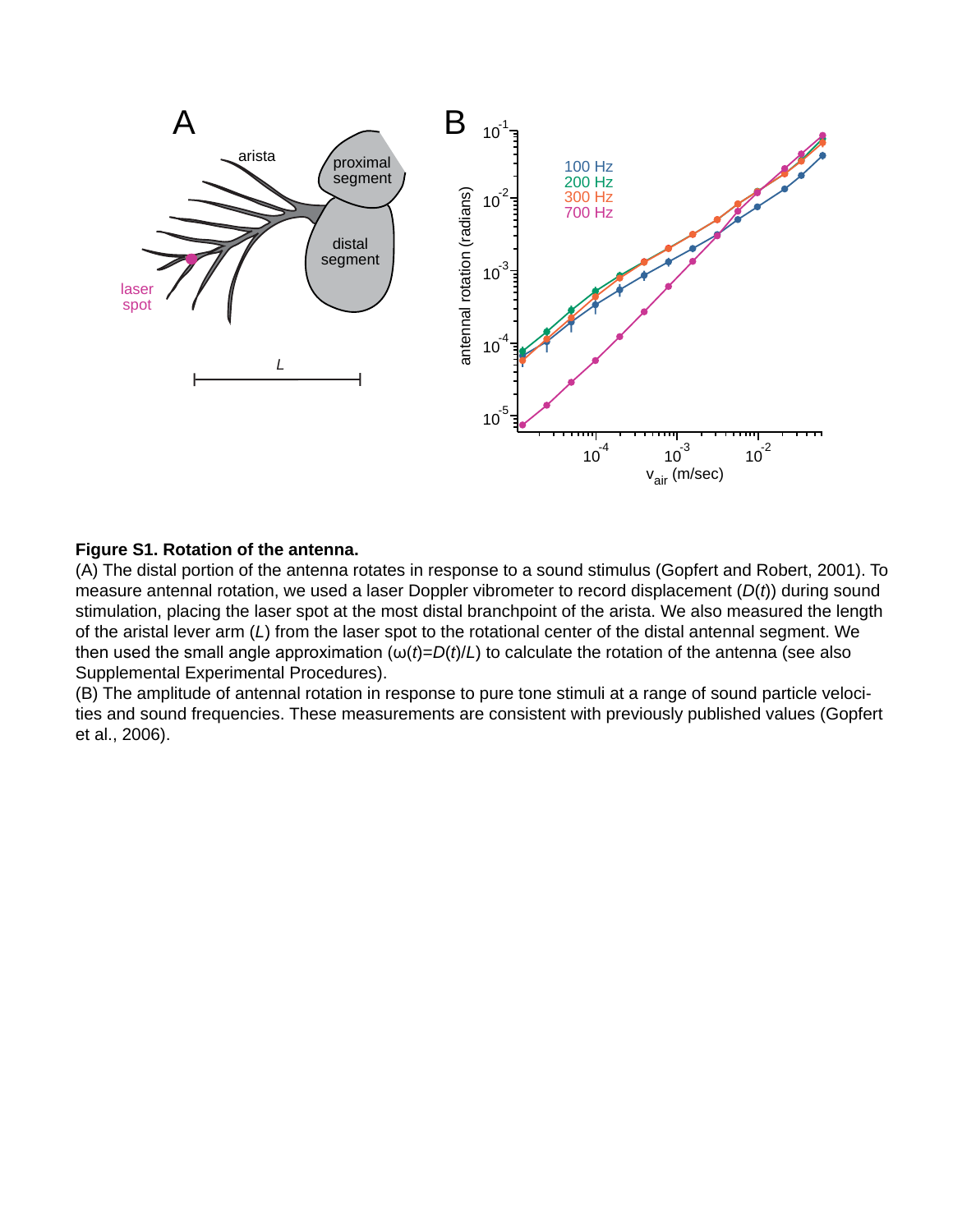

## **Figure S2. Bidirectional responses in type AB JONs.**

(A) A large piezoelectric test step (0.032 radians) in either the medial or lateral direction evokes a saturating level of generator current in the GFN. Test steps are applied either alone, or else after a conditioning step in the lateral direction (0.008 radians). Brief stimulus artifacts in the generator currents have been blanked for clarity. The test step evokes the same maximum current, with or without the conditioning step.

(B) Spike-mediated current recorded in the GFN in response to the same stimuli (i.e., in the absence of TTX). Note that the adapting step suppresses the response to the test step, which no longer reaches the maximum level. This suppression likely reflects spike adaptation in JONs, because it does not occur in the generator currents. Note that the extent of adaptation is the same regardless of whether the test step is in the same or opposite direction as the adapting step.

(C) Group data showing spike-mediated current, normalized to the average test step response in each recording (n=3). Note that there is clear cross-adaptation between medial and lateral steps. Because spike adaptation is a cell-autonomous process, this result suggests that individual type AB JONs are depolarized by both medial and lateral steps.

(D) Schematic representation of the arrangement of these JONs in Johnston's organ. Sound causes the distal segment of the antenna to rotate on its long axis, like a key rotating about its stem in a lock (Gopfert and Robert, 2001). The bit of the key is inserted into Johnston's organ, where it attaches via connective structures to JON dendrites. An individual JON is like an elastic string which is tied to the bit at one end, with the opposite end anchored. Some JONs are positioned as shown, lying in the plane of the bit's rotation, and oriented so that they are stretched by rotations in either direction (Kamikouchi et al., 2006). This description appears to apply to at least some type A JONs, and possibly also some type B JONs.

Bidirectional activation of type A/B JONs was predicted on the basis of their anatomy (Kamikouchi et al., 2006), and these results provide functional evidence in favor of this prediction. It should be noted that not all JONs are bidirectional. Calcium imaging of the JON array reveals opponent populations that are either excited by medial rotations and inhibited by lateral rotations, or vice versa (Kamikouchi et al., 2009). These "opponent populations" of JONs appear to belong to the CE subgroup (Yoruzu et al., 2009).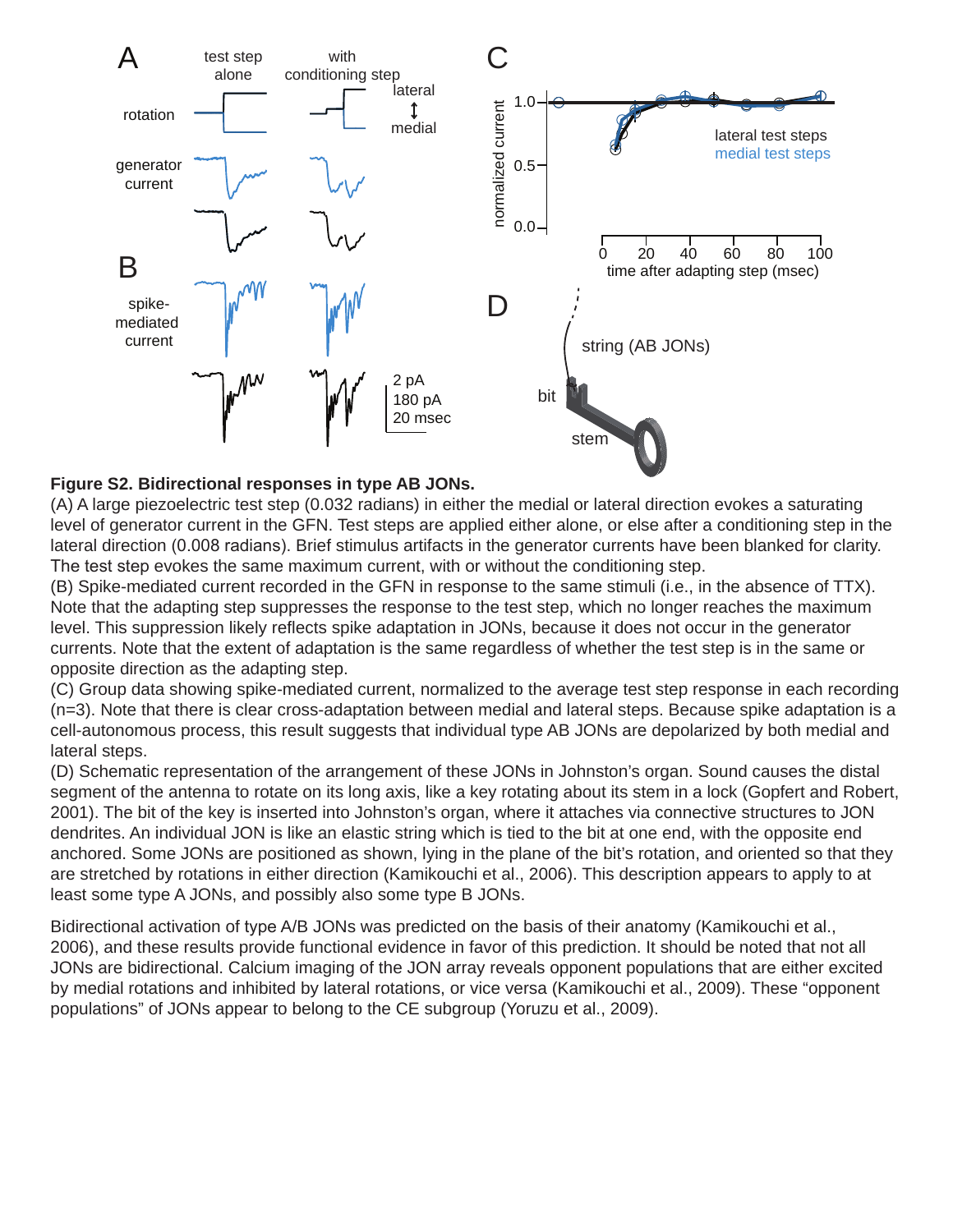

# **Figure S3. Spontaneous event rate is increased in** *nompC* **mutants.**

(A) Representative recordings of spontaneous events (i.e., putative JON spikes, recorded from the GFN with TTX omitted from the bath). The amplitude of isolated single events is similar in three different experimental conditions: wild type, *nompC* mutant, and wild type with the distal segment of the antennae fixed in place with drops of glue. This is consistent with the idea that events represent JON spikes. Wild type recordings also show occasional large deflections, suggesting the simultaneous arrival of several coincident events.

 $(B)$  Group data showing spontaneous event rate averaged across recordings,  $\pm$  SEM. Event rate is significantly higher in the *nompC* mutant as compared to wild type, but not significantly different when the antennae are fixed as compared to when the antennae are free (*p*<0.01 and *p*>0.05 respectively, *t*-tests, *n*=15 wild type, 9 *nompC* mutant, 7 antennae fixed). There is evidence that some transduction channels are open at rest, even in the absence of sound (see Discussion; also Albert et al., 2007; Kamikouchi et al., 2009). Thus, the elevated rate of spontaneous events in the *nompC* mutant suggests that resting transduction is abnormally high.

(C) Histograms showing mean inter-event interval distributions averaged across recordings, ± SEM (semilog scale). This plot shows the probability of a given inter-event interval for each condica  $L$ shown this way, events generated by a random (Poisson) process will appear linear. This is the case for the *nompC* mutant and antenna-fixed distributions, suggesting that spontaneous events are driven by stochastic openings of transduction channels. By contrast, the wild type distribution shows a predominance of shorter inter-event intervals, implying that these events are non-random, and likely to be triggered by small antennal movements.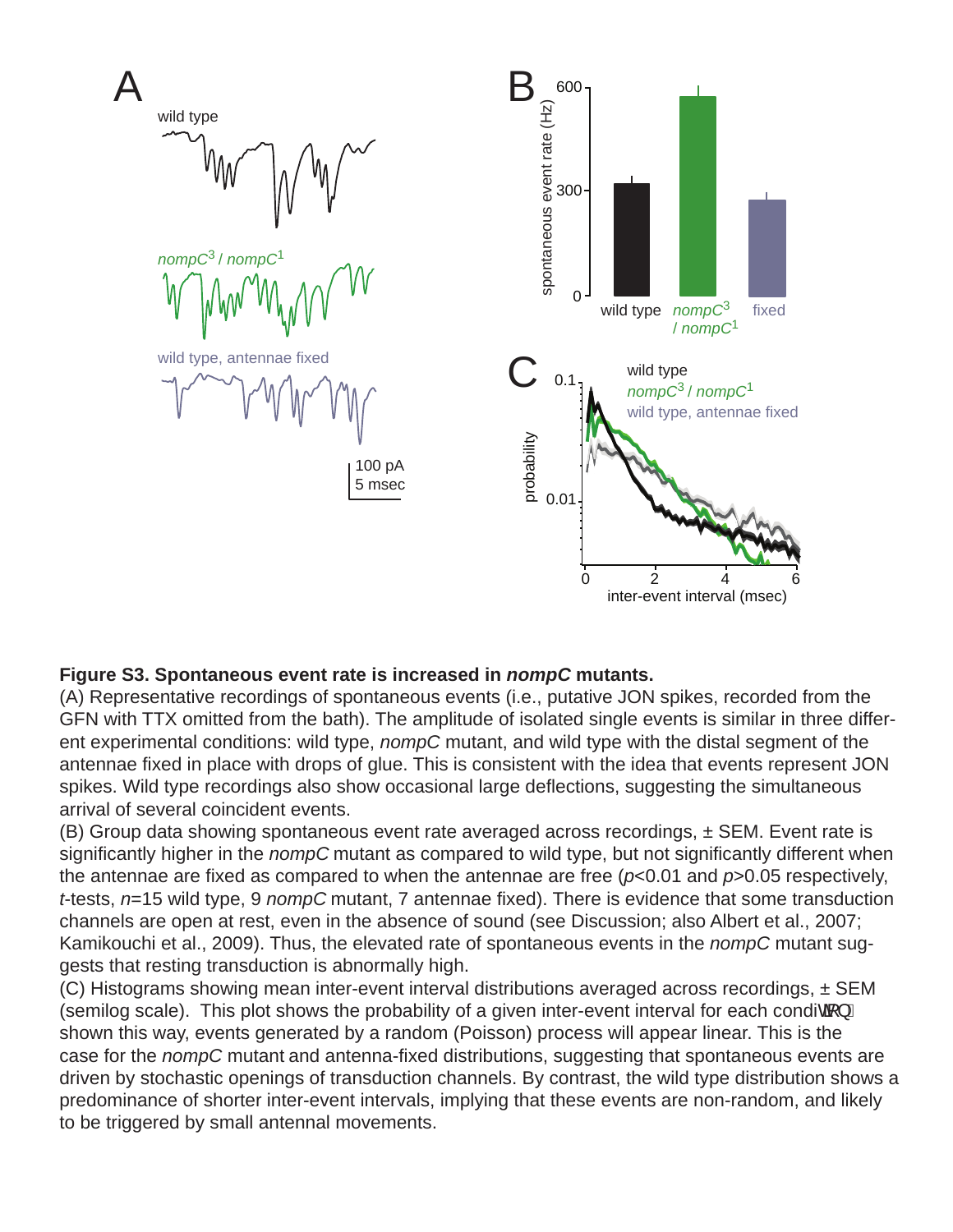

# Figure S4: Loss of NompC eliminates Uga U"UbX'g'ck 'Wa dcbYbhcZh Y'[ YbYfUrcf'W ffYbh

(A) Sound-evoked generator current from a representative wild type preparation. The sound stimulus is a 200 Hz tone (intensity 0.0059 m/sec). There is a persistent current after sound offset that decayed back to baseline with a time constant of 1 - 3 sec. We term this the "tail current". The arrowhead marks the time point at which the current amplitude was measured in panel C.

(B) Same as (A), but for a *nompC*3 / *nompC*1 preparation. Note that the tail current is absent.

(C) Group data averaged across many experiments like those in (A-B) (n=9 wild type, 9 *nompC*3 / *nompC*1) The average amplitude of the tail current is significantly different in *nompC*3 / *nompC*1 mutants as compared to wild type (p<0.005, t-test). Tail current was calculated as the mean current over a 10-msec window starting 30 msec after sound offset, and was expressed as percentage of the mean sound-evoked current over the entire unramped portion of the preceding tone.

These results show that the tail current following a sound stimulus requires NompC. One possibility is that the tail current represents current through this channel. Alternatively, the tail current may represent current through the transduction channel. In this latter scenario, the tail current is missing in the absence of NompC because NompC is involved in changing the forces acting on the transduction channel over the course of the sound response, such that the level of resting current is increased after sound offset, yielding a "tail". Importantly, the tail current disappears in the *nanchung* or *inactive* mutants (see Figure 4).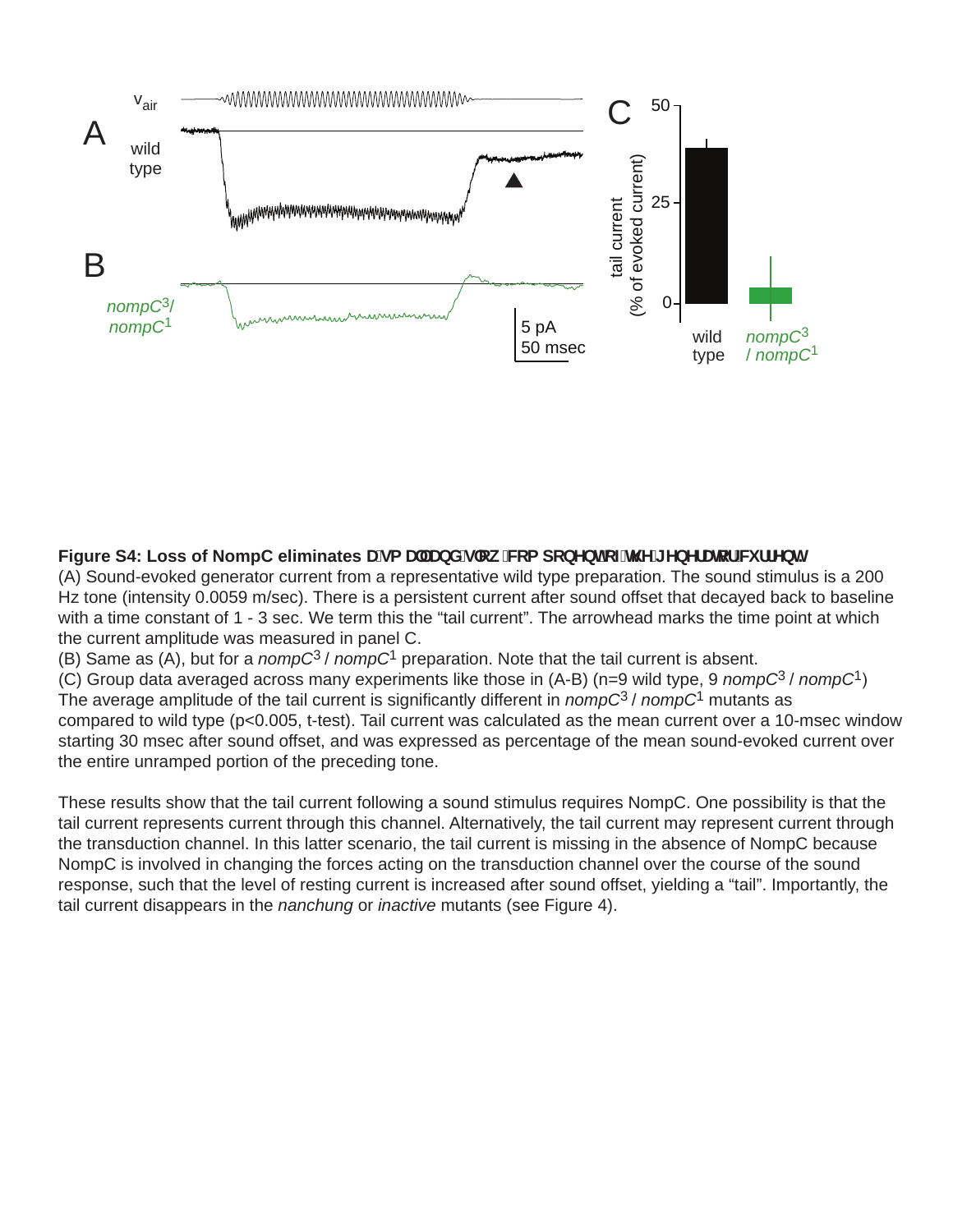## **SUPPLEMENTAL EXPERIMENTAL PROCEDURES**

## **Fly stocks and genetic manipulations**

Flies were reared on cornmeal agar media at 25°C. Males were used for recordings from *shakB*<sup>2</sup> mutants and in the *inactive* rescue experiments, whereas in all other cases the experimental animals were female. Fly stocks were previously described as follows: "Dickinson wild-caught" stock [\(Frye and Dickinson, 2004\)](#page-12-0),*UAS-iav* [\(Kwon et al., 2010\)](#page-12-1), *UAS-dicer2* and *UAS-DmNav-RNAi* [\(Dietzl et al., 2007;](#page-12-2) [Nagel and Wilson, 2011\)](#page-12-3), *JO-AB-Gal4* (also known as *JO15*) and *JO-CE Gal4* (also known as *JO31*[; Kamikouchi et al., 2006\)](#page-12-4), *UAS-nompC-*L:GFP [\(Cheng et al., 2010\)](#page-12-5), *shakB*<sup>2</sup> [\(Baird et al., 1990\)](#page-12-6), *nan-Gal4* and *nan*<sup>36a</sup> [\(Kim et al., 2003\)](#page-12-7), *nomp* $\bar{C}^3$  and nompC<sup>1</sup> [\(Walker et al., 2000\)](#page-12-8), *iav*<sup>1</sup> [\(Gong et al., 2004\)](#page-12-9), *UAS-CD8:GFP* [\(Lee and Luo, 1999\)](#page-12-10). The *nan*<sup>36a</sup> and *UAS-CD8:GFP* stocks were obtained from the Bloomington Drosophila Stock Center at Indiana University, and *UAS-DmNav-RNAi* was obtained from the Vienna Drosophila Resource Center (stock 6131). Due to their impaired ability to eclose from the pupal case,  $\text{nompC}^3/\text{nompC}^1$  flies were transferred to damp filter paper as third instar larvae and allowed to pupate. We used transheterozygotes of two null alleles (*nompC*<sup>3</sup>/*nompC*<sup>1</sup>) because these flies were marginally more viable than homozygous nulls. Also, this helps ensure that any phenotype reflects the loss of NompC rather than a background mutation.

 We used GAL4 lines that selectively labeled the GFN to target these cells for patch clamp recordings in most experiments. Line *G0066-Gal4* drives expression specifically in the GFN. Line *G0117-Gal4* drives strong expression in the GFN, together with weaker expression in several Giant Commissiural Interneurons (GCIs). The GFN is easily discriminable from the GCIs when the brain is viewed from the posterior side using a  $40\times$ water immersion objective, and so the presence of GFP expression in the GCIs did not interfere with our ability to target our electrodes to the GFN. In experiments where the voltage-gated sodium channel alpha subunit (*DmNav*) was knocked down in JONs using transgenic RNAi, the knockdown transgene was also expressed in the GFN (and in other neurons of the giant fiber system that express Gal4 under the control of the *G0117-Gal4* line). This was unavoidable due to the need to label the GFN with GFP in the same flies. To determine whether expression of the knockdown transgene in the GFN had any effect, we performed experiments where the JON Gal4 driver was omitted but the GFN Gal4 driver was present. These control experiments showed that there was no effect of *DmNa<sup>v</sup>* knockdown in the GFN alone, demonstrating that the phenotypes observed in Figure 2D,E and Figure 3B,C were due to knockdown in the JONs, not the GFN. Thus, for clarity, we refer in the text to the *DmNa<sup>v</sup>* knockdown genotype as "selective JON knockdown."

# **Microphone calibration**

As a sound wave propagates, it produces changes in the pressure and velocity of particles in the medium. The *Drosophila* auditory system is sensitive to the particle velocity component of the sound wave [\(Robert and Hoy,](#page-12-11)  [2007\)](#page-12-11). For this reason, we need to calibrate a microphone that is sensitive to particle velocity. To do this, we calibrated a particle velocity microphone against a pressure sensitive microphone of known sensitivity under conditions where these two quantities are related to each other through the acoustic impedance of the medium [\(i.e., in the acoustic far field; Cator et al., 2009\)](#page-12-12). We presented 1-sec pure tones at 7 frequencies and 4 intensities using a function generator driving an amplifier (Crown XLS202) and speaker (Morel SCM634). We simultaneously acquired the voltage responses of two microphones. First, we used a pressure microphone (Brüel & Kjaer 4176, used with preamplifier type 2671-W-001). This microphone and preamplifier have a flat frequency response (+/- 0.1 dB) with phase delays of 3 - 10° relative to the sound field in the range of calibration. The voltage output of this microphone  $(V_{BK})$  is related to the sound pressure  $(p(t))$  by a sensitivity factor  $k_{BK}$  which is independent of frequency (equal to 49.4 mV/Pa, according to the manufacturer's specifications):

# $p(t) = V_{BK}(t) / k_{BK}$

We used a second microphone (Knowles Electronics NR-23158) whose voltage output is related to the pressure gradient in space ( $\partial p/\partial x$ ) by a sensitivity factor ( $k_{KE}$ ) that depends on frequency. The sensitivity factor of this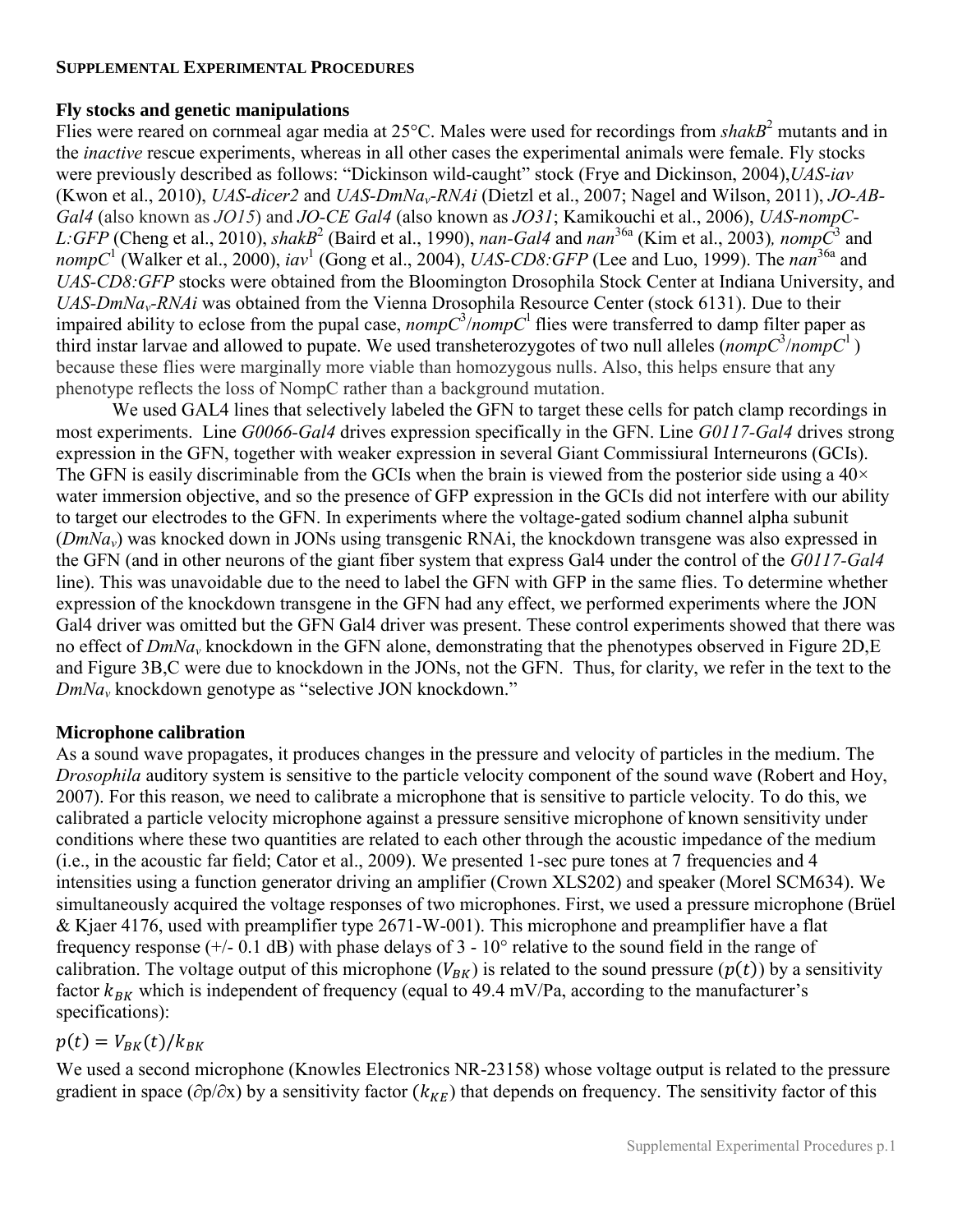microphone is what we want to measure. Measuring the pressure gradient allows us to compute the particle velocity (see below), which is the relevant feature of a sound stimulus for the *Drosophila* antenna.

The calibration was performed outside in a large grassy open space to minimize sound reflection. The two microphones were placed 4 meters away from the speaker, with the front face of the Knowles Electronics microphone perpendicular to the direction of sound propagation.

Under far field conditions, the time-varying particle velocity component  $(u(t))$  of a sound wave is in phase with the pressure component  $p(t)$  and is related to it through the density of air  $\rho$  (1.21 kg/m<sup>3</sup>) and the speed of sound  $c$  (340 m/s):

$$
p(t) = u(t)\rho c
$$

Thus

 $\partial$  $\partial$  $\partial$  $\partial$ 

The pressure gradient in space is related to gradient in time by the speed of sound:

 $\partial$  $\partial$  $\partial$  $\partial$  $\mathbf{1}$  $\mathcal{C}$ And so

$$
\frac{\partial p}{\partial x} = \frac{\partial u}{\partial t} \rho
$$

Integrating, we obtain

$$
\int_0^t \frac{\partial p}{\partial x}(t) dt = u(t)\rho
$$

Recall that the voltage output of the Knowles Electronics microphone ( $V_{KE}$ ) is proportional to  $\partial p/\partial x$ . We define a sensitivity factor ( $k_{KE}$ ) which relates the time integral of  $V_{KE}$  to the particle velocity:

$$
\int_0^t V_{KE}(t)dt = k_{KE}u(t) = k_{KE} \cdot \frac{p(t)}{\rho c} = k_{KE} \cdot \frac{V_{BK}(t)}{k_{BK}\rho c}
$$

Integration of the signal  $V_{KE}$  was performed in software. For each test frequency, we measured the Fourier amplitude of the time integral of  $V_{KE}$  at that frequency, and also the Fourier amplitude of  $V_{BK}$ . Dividing the latter by  $k_{BK} \rho c$  and fitting a line gives us the slope  $k_{KE}$ :



The calibrated sensitivities of the microphone for all frequencies in our test set are shown below (top panel):



Supplemental Experimental Procedures p.2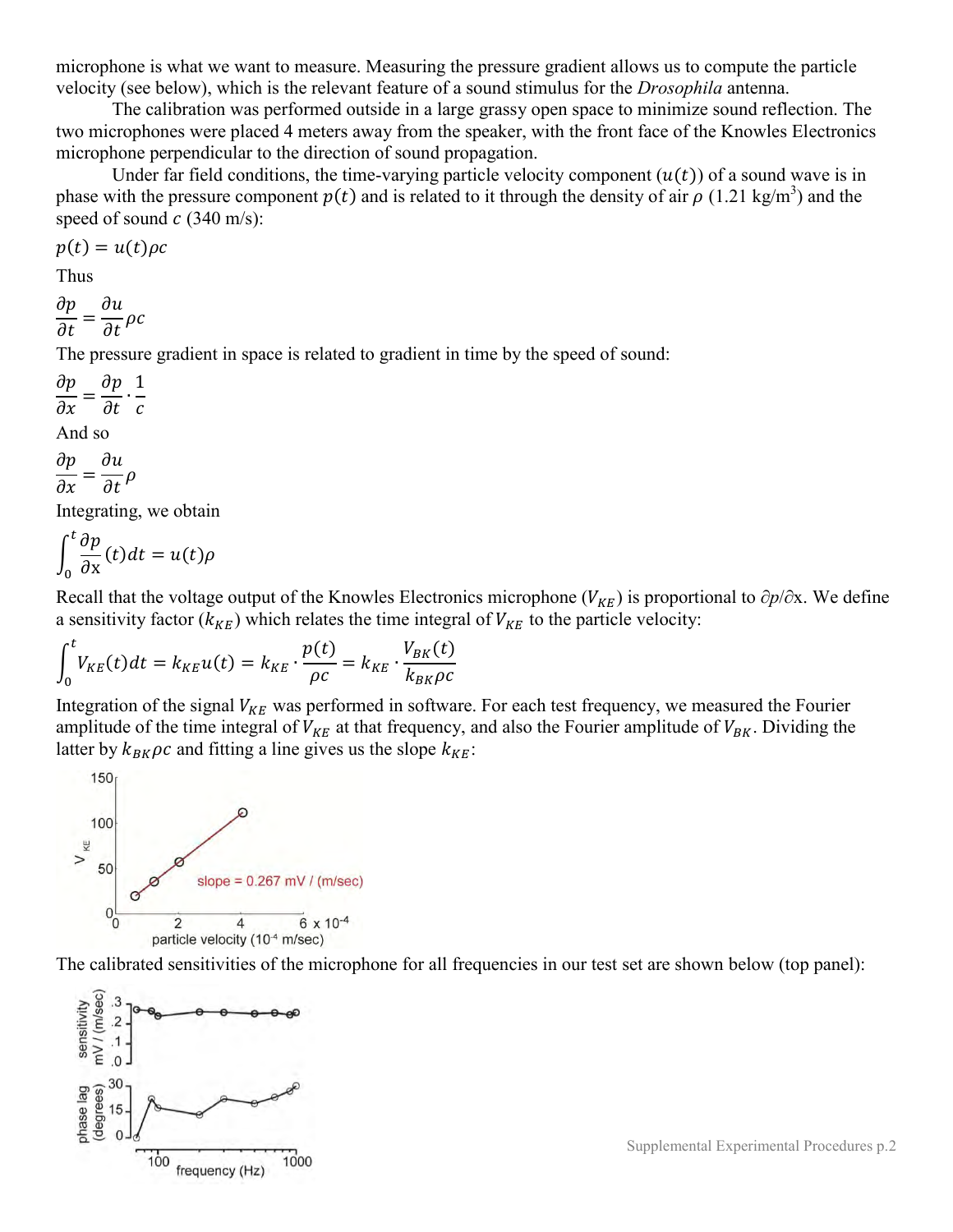This plot also shows the phase delays between the integrated signal  $V_{KE}$  and  $V_{BK}$  (bottom panel). To determine the phase of the particle velocity wave, we took account of these phase delays, plus the phase delay of the Brüel & Kjaer microphone and preamplifier (according to manufacturer's specifications). The net phase delays of the microphone and signal conditioning system were measured and corrected for in the traces displayed in all figures (12° for 100 Hz, 18° for 200 Hz, 28° for 300 Hz, 37° for 700 Hz).

During this calibration procedure, the output of both microphones was amplified and filtered (Stanford Research SR560, 6dB/octave bandpass with 1 Hz and 30kHz cutoffs) prior to digitization (Measurement Computing USB-1208FS). The relative time delay between digitization of the two channels was measured and subtracted from the second channel.

In order to generate several sets of tones where all the tones in a set have approximately the same particle velocity amplitude at the fly, we generated sound files where the amplitude of the voltage output for each tone was adjusted to achieve this. This adjustment is necessary because the output of the speaker is not necessarily flat with frequency, and because the particle velocity of high-frequency tones decays more rapidly with distance than the particle velocity of low-frequency tones. The plot below shows that particle velocity amplitudes for each frequency within a set were approximately equal, as measured with the Knowles Electronics (velocity) microphone at the position of the fly:



Because the speaker was positioned differently for presentation to the right and left antenna, we created different sound files with slightly different amplitude adjustments for these two speaker positions. As expected, when we instead place the Brüel  $&$  Kjaer (pressure) microphone at the fly's position, we see a discrepancy between the output of the two microphones which depends on frequency:



This reflects the fact that the near field is defined in terms of the wavelength of the sound, and the extent of the near field is smaller for high-frequency sounds. All particle velocity levels described in this study are expressed as the mean-to-peak amplitude of the measured particle velocity waveform.

#### **Sound isolation and delivery**

All electrophysiological, behavioral, and laser Doppler vibrometry recordings were made in a custom-built sound isolation chamber lined with 2" of medium density fiberboard interleaved with a total of 5.25" urethane composite noise barrier (Sonex). Sound absorbing panels (Realtraps, New Milford, CT) were used to reduce ambient noise in the recording room, and the ventilation system was disabled to reduce low frequency noise. The chamber had an unweighted background noise level of 23 dB SPL (unweighted measurement restricted to 0.05-2 kHz), which is well below the *Drosophila* behavioral and electrophysiological far-field sound threshold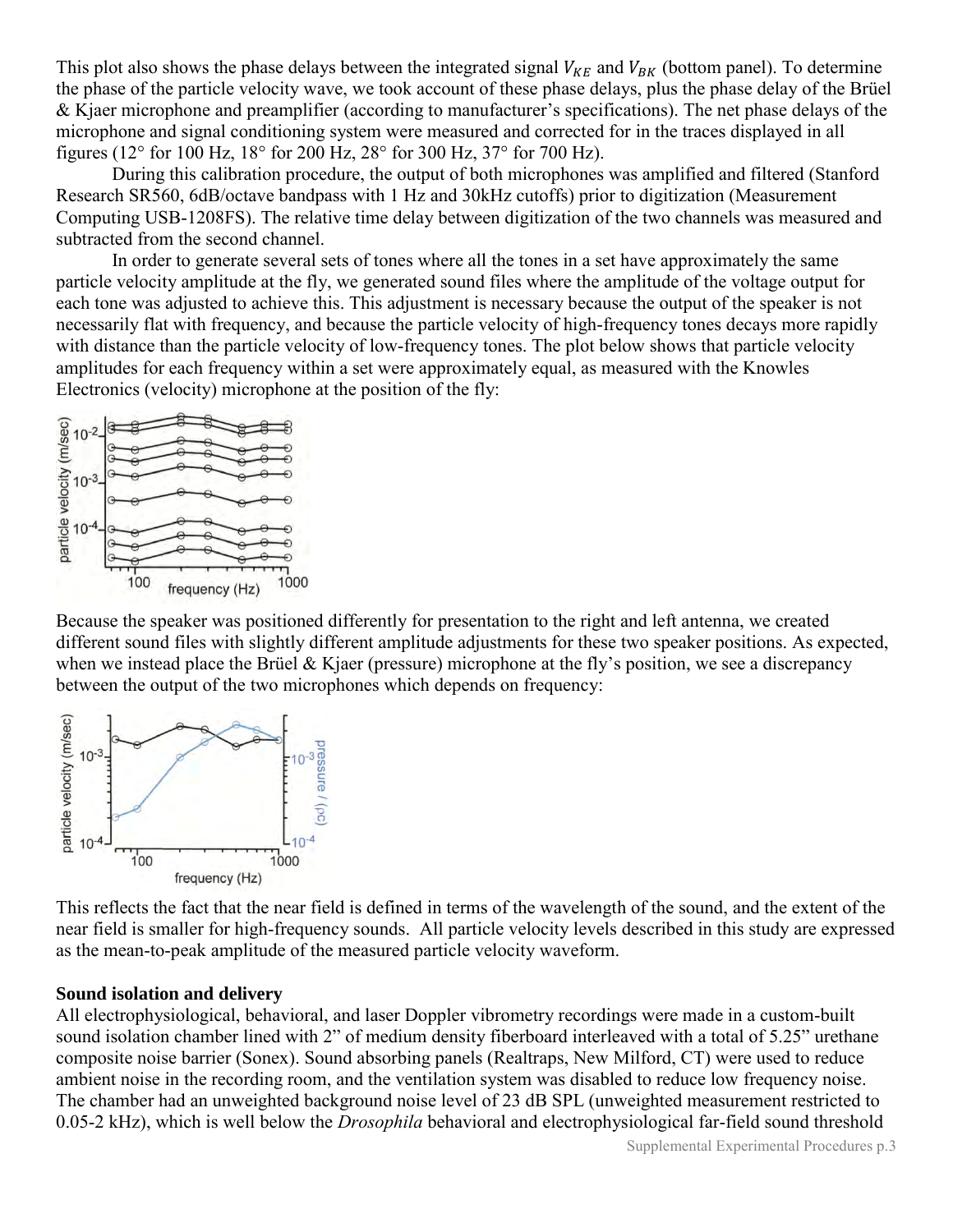(Figure 1). Pure tones were synthesized in Matlab (Mathworks). Sounds were delivered through a Crown D-45 amplifier driving a 89.5 mm diameter speaker (Scan-Speak Discovery 10F/4424G). The speaker was mounted in a grounded copper mesh cage to reduce electrical noise. The speaker was positioned  $\sim$ 230 mm from the fly and could be easily transferred between one of two fixed mount points, which corresponded to locations roughly orthogonal to the left and right arista. In electrophysiological experiments, the speaker was always positioned orthogonal to the arista which was ipsilateral to the recorded GFN, or to the recorded antennal nerve. In behavioral experiments, the speaker was always positioned orthogonal to the fly's right arista.

## **Behavioral experiments**

The data in Figure 1B-D were collected using a fly stock recently derived from wild-caught *Drosophila melanogaster* ("Dickinson wild-caught stock"), because these flies showed more robust running than inbred stocks. For all behavioral experiments, virgin females were collected from sparse cultures 1-2 days prior to testing and housed in small groups. On the night before the experiment, the head was immobilized by gluing it to the thorax with UV-curable adhesive (KOA 300, Kemxert, York PA). On the day of the experiment, flies were briefly anesthetized on a cold steel block and attached to an insect pin with UV-curable adhesive. The tethered fly was transferred to a dark, sound-insulated test chamber containing a spherical treadmill, which consisted of a ball floating on a cushion of air (diameter = 1/4", 75 mg, HDPE hollow, The Precision Ball Co LTD, UK and Craigs Technology). The fly's tether was attached to a micromanipulator and lowered on to the ball with the aid of cameras positioned on the top, front, and side of the ball. An optical mouse sensor positioned below the ball reported the *x* and *y* position of the ball at 500 Hz. This signal was acquired in Matlab at 3.5 kHz, and subsequently filtered (zero-phase low-pass Butterworth with 100 Hz cutoff) and interpolated at 1 kHz. Traces in Figure 1B are the numerical derivative of the position versus time recordings along the treadmill's forward axis. Sound stimuli consisted of pure tones 250 msec in duration, presented using a speaker placed 21 cm in front and 14 cm to the left of the fly. Each fly was tested in either 240 or 300 trials. These trials were presented in blocks of either 50 or 60 trials. Trials were excluded if the fly did not run for the entire trial. If 20 or more trials were excluded from a given block, the entire block was excluded from analysis. An entire experiment was excluded if more than 3 blocks of trials were excluded. The mean change in forward running velocity was defined as the trial-averaged velocity during a 15 msec period beginning 50 msec after sound onset, minus the trial-averaged velocity during a 15 msec period immediately before sound onset.

# **Antennal nerve field potential recordings**

The fly was immobilized with wax and UV-curable adhesive in the end of a trimmed 200-µL micropipette tip. The lateral face of the second antennal segment was glued to the head to stabilize the electrode insertion site. A saline-filled quartz recording electrode (30 - 50 MOhm resistance) was inserted in the joint between the first and second antennal segment from the dorsomedial side. A pulled borosilicate glass capillary filled with saline was inserted into the eye to serve as a reference electrode. Field potentials were recorded using an Axopatch 200B amplifier (Axon Instruments) in I=0 mode, low-pass filtered at 2 kHz using the amplifier's internal fourpole Bessel filter, digitized at 10 kHz by a 16 bit A/D converter (National Instruments, BNC-2090A), and acquired in IgorPro (Wavemetrics). Measurements were performed on flies 12 – 48 hours post-eclosion. One recording (out of six) was excluded from analysis because it was insensitive to stimuli that were effective in other recordings.

# **Laser Doppler vibrometry**

Sound-driven antennal movements were measured using a laser Doppler vibrometer (Polytec OFV-5000 equipped with OFV-500, VD-06, and DD-500 decoder boards). A calibrated particle velocity microphone was placed within 3 mm of the fly, such that the stimulus and mechanical response were simultaneously recorded and acquired in IgorPro. We removed the fly's legs and waxed the abdomen to a trimmed 200-µL micropipette tip. UV-curable adhesive was used to fix the head to the body, and also to fix the second antennal segments to the head. The micropipette tip was mounted on a micromanipulator, and was visualized using a CCD video imaging system coupled to a 20× objective (Polytec OFV-534, Mitutoyo MP20×). Prior to sound stimulation,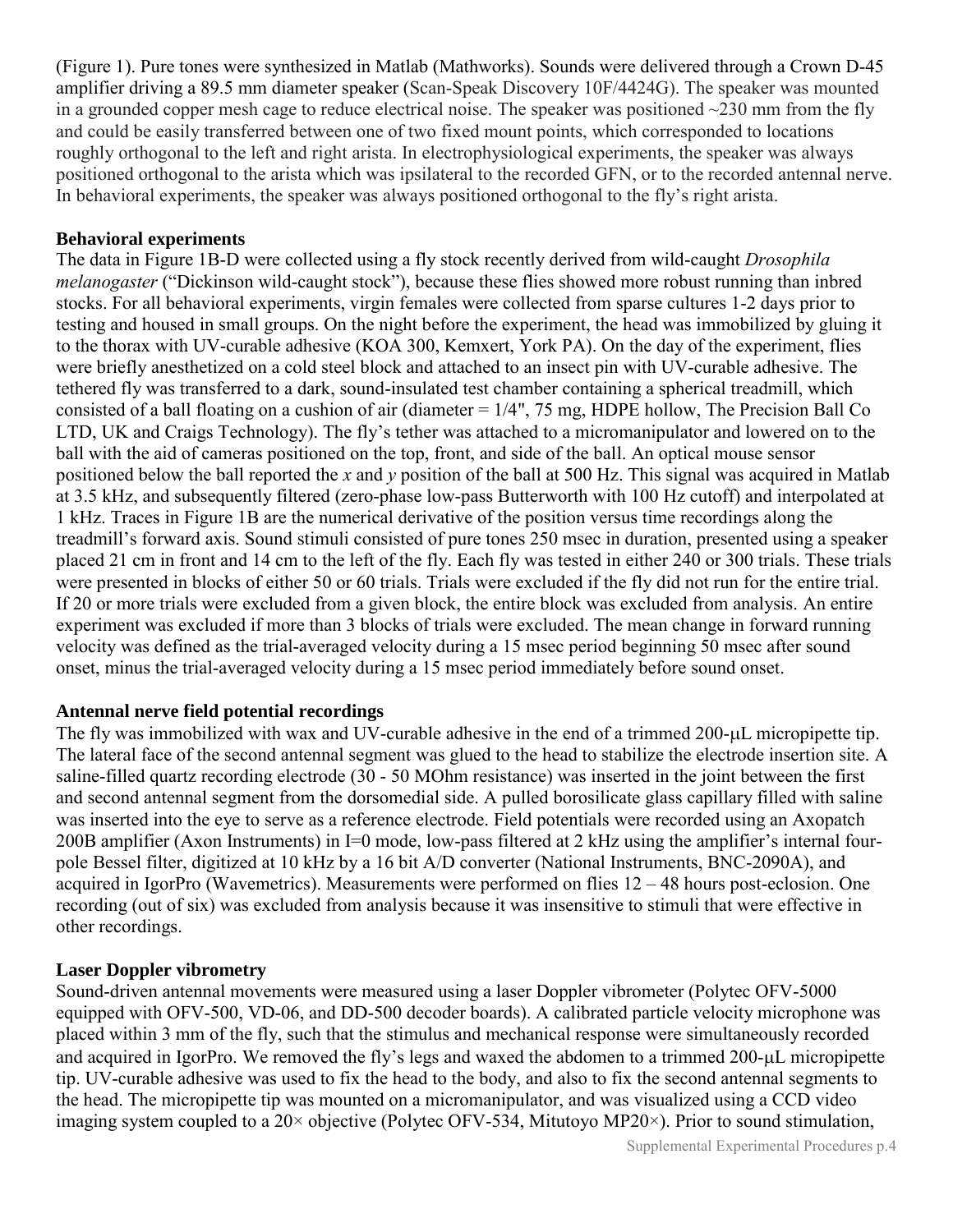the fly was translated using the micromanipulator until the laser measurement spot coincided with the most distal branch point of the arista. Flies were excluded from analysis of sound-induced antennal rotations if the free fluctuations of the antenna showed the higher-frequency mechanical resonance and reduction in amplitude characteristic of dead flies. The rotations produced by piezoelectric actuation of the antenna were calculated from measurements of the motion of the stimulus probe. The traces in Figure 6 and 8 show the motion of the piezoelectric stack, measured at the actuated end surface with the probe attached. The traces in Figure 7 and 9 show the commanded motion of the stack, not measured motion, because in some experiments the laser Doppler vibrometer reported an artifactual drift which was not observed in the camera image and which exceeded the specified range of the piezoelectric device.

## **Whole-cell recordings**

Recordings were made 6-18 hours post-eclosion because older flies showed substantially smaller sound-evoked currents than flies <18 hours old. Currents were recorded from the Giant Fiber Neuron (GFN) *in vivo* using the whole-cell patch-clamp technique in voltage-clamp mode. Stable auditory responses from the GFN could be recorded for 1-4 hours. Flies were briefly cold anesthetized and immobilized using UV-curable adhesive in a hole cut into a piece of titanium foil within a larger flat recording platform. The upper side of the fly's head (above the platform) was bathed in oxygenated saline, while the underside of the head and both antennae (together with most of the thorax and all of the abdomen) remained dry. The posterior cuticle of the head was surgically removed to expose the posterior side of the brain, and the perineural sheath was removed with fine forceps. The preparation was then placed under an upright compound microscope equipped with an Hg arc lamp and a  $40\times$  water immersion objective (Olympus BX51). Prior to beginning a recording, the platform was oriented in a standard configuration with respect to the sound stimulus by rotating it until the fluorescently labeled GFN cell bodies were level in the field of view. After a stable whole-cell recording was obtained from the GFN under visual control, the microscope condenser was removed prior to sound stimulation to better mimic the sound field in the *in situ* particle velocity calibration.

The external saline solution was composed as previously described [\(Wilson and Laurent, 2005\)](#page-12-13). The saline was recirculated continuously and was bubbled throughout the experiment with 95%  $O_2$  / 5%  $CO_2$ . The internal pipette solution contained (in mM): 111 K-aspartate, 8 HEPES, 0.08 EGTA, 8 BAPTA, 3.2 MgATP, 0.4 Na<sub>3</sub>GTP, 1.6 KCl, 10 biocytin hydrazide. The pH of the internal solution was adjusted to 7.3 with KOH and the osmolarity was adjusted to 265 mOsm. In the majority of experiments, the patch pipette was targeted to the GFN based on GFP visualization. In cases where labeling the GFN with GFP was difficult or undesirable, unlabeled GFNs were targeted based on their large nucleoli and cell body position, and biocytin fills were imaged *post hoc* to confirm that the recorded neuron was indeed the GFN.

Voltage-clamped currents were recorded from the GFN with an Axopatch 200B amplifier. Cells were clamped at -60 mV. The typical input resistance of the GFN was 50-100 MOhm, and estimates of access resistance based on the height of the fast current transient during test voltage steps were 8-20 MOhm. We saw no evidence of sodium spikes in any of our GFN recordings, and no evidence of active conductances when holding the cell around its resting potential in voltage-clamp mode. Pilot experiments comparing wild type flies and the *nan*<sup>36a</sup> mutants showed little difference in the power spectra at frequencies above ~1.5 kHz, so all subsequent experiments were performed with the amplifier's internal four-pole Bessel filter set to a 2 kHz cutoff frequency. Data were digitized at 10 kHz by a 16 bit A/D converter (National Instruments, BNC-2090A) and acquired in Igor Pro (Wavemetrics).

Three observations suggest that we have some degree of control over the voltage in the GFN dendrite in our recordings. First, recorded unitary events decay ~2.3 times more rapidly in voltage clamp mode than in current clamp mode (data not shown). Second, sound stimuli cause the GFN to spike in current clamp mode, but not in voltage clamp mode, provided that the membrane is not depolarized above -30 mV [\(data not shown; see](#page-12-14)  [also Tootoonian et al., 2012\)](#page-12-14). Third, the frequency and amplitude of events recorded in the GFN was similar for holding potentials between -90 mV and -40 mV.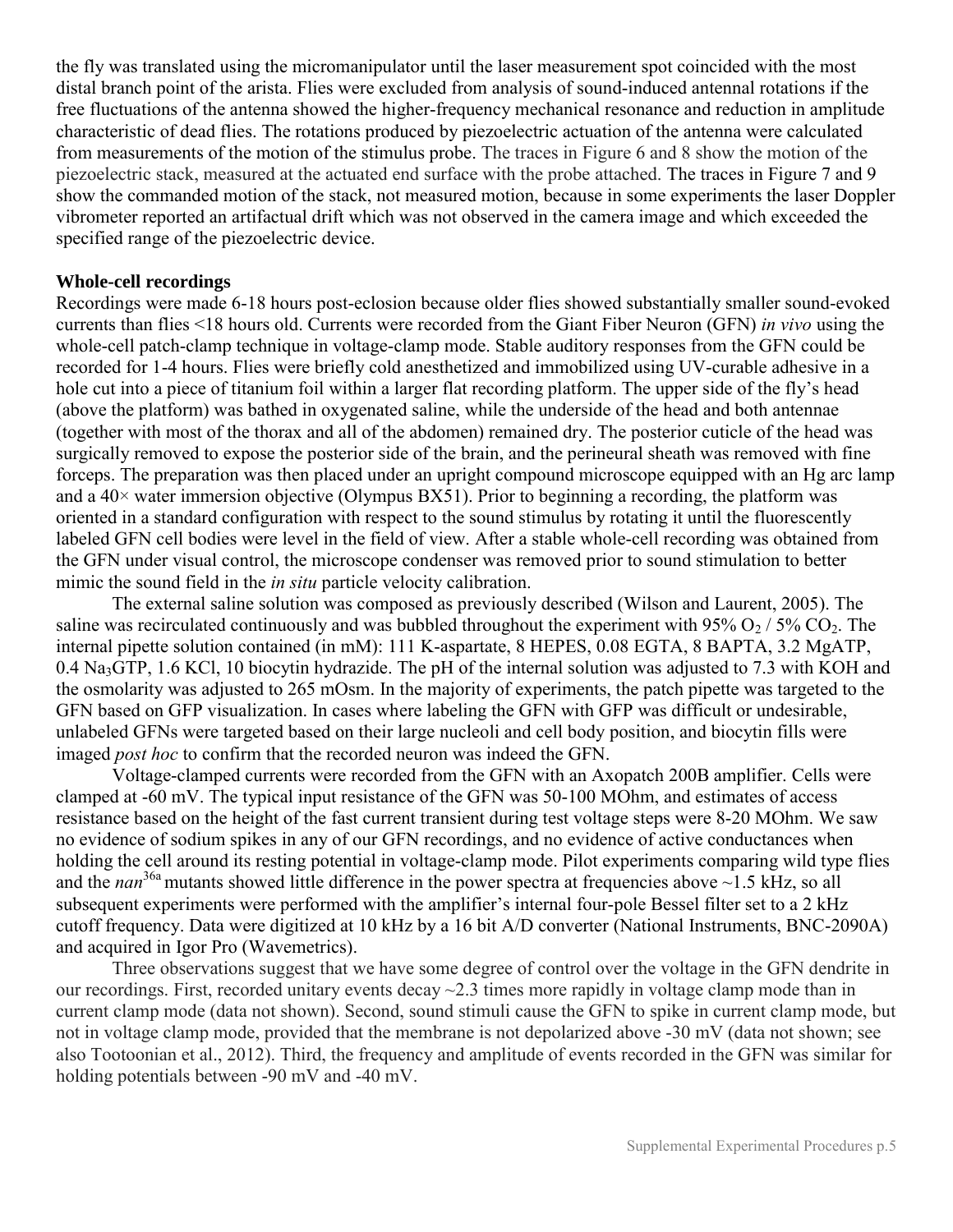## **Immunohistochemistry**

To visualize NompC:GFP localization within JONs (Figure 4E), antennae were dissected away from the head and fixed for 12 minutes in 4% aqueous paraformaldehyde at room temperature. After washing in PBS and incubation in blocking solution (5% goat serum in PBST), samples were incubated in a primary antibody solution for 24 hours containing 1:300 chicken anti-GFP (Invitrogen) and 1:300 mouse 21A6 antibody (which labels the ciliary dilation, Lee et al., 2010; Developmental Studies Hybridoma Bank), followed by a 2-day incubation in secondary antibody solution containing 1:1000 anti-chicken:AlexaFluor488 and 1:1000 antimouse:AlexaFluor633 (Invitrogen). Antennae were then mounted in Vectashield (Vector Laboratories) and visualized on a Zeiss LSM 510 laser scanning confocal microscope. All other whole-mount immunofluorescence microscopy (in Figure 5, and in experim[ents to verify the identity of](#page-12-13) the GFN when it was not labeled with GFP) was performed as previously described (Wilson and Laurent, 2005).

## **Piezoelectric antennal movement**

Whole-cell recordings were performed as described in the previous sections, except that in these preparations the second antennal segment on the right side of the fly's head was glued to the titanium foil, leaving only the third antennal segment free to rotate. A piezoelectric stack was fixed on a hollow titanium arm (McMaster-Carr) and mounted on a micromanipulator (MP-225, Sutter Instruments). Elastic lashing between the manipulator arm and microscope stage was used to shift the intrinsic 70 Hz mechanical resonance of the mounted assembly to 400-600 Hz and reduce the magnitude of the arm's resonant motion. Movement of the piezoelectric stack was transferred to the fly's antenna using a tungsten stimulus probe (#UEWLGGSE5N1J, Frederick Haer & Co). The tip of the probe was visualized using a custom-built imaging system (consisting of a miniature video camera and a  $50\times$  air objective) that was mounted in place of the condenser in the BX-51 microscope (i.e., under the titanium foil) after the whole-cell recording was obtained. To achieve a high contrast image of the arista and probe tip, the preparation was back-lit using the upright compound microscope's epifluorescence system. The probe tip was slowly maneuvered from a position below the fly into contact with the arista. In some experiments, we used a quick-drying two-component epoxy to attach the probe to the arista. In most experiments, however, we instead relied on the tendency for the probe to spontaneously adhere to the arista. In all cases, high-magnification videography was used to observe the motion of the arista and attached probe (in response to a train of 14.2-µm lateral and medial steps, the largest step in our set) for 2 -3 minutes prior to attempting GFN recording and after the termination of the recording. Preparations where the probe was observed to break contact with the arista were discarded; thus, this stimulus represents a displacement clamp of the arista. The probe tip was targeted to the distal-most branch point of the arista, the same location targeted in the laser Doppler vibrometry measurements. Aristal displacements were converted into rotations using the small angle approximation, where the length of the rotating lever arm was taken as the average measured length from the most distal branchpoint of the arista to the midline of the third antennal segment (150  $\mu$ m; see Figure S1). We report rotation in the main text (rather than displacement) because this measure should not depend on the position of the probe tip on the arista. The series of rotation steps we used corresponds to the following series of displacments of the probe tip (in nm): 74, 148, 296, 593, 1180, 2370, 4740, 10430, 14200. Step rotations were presented every 0.8 sec in a deterministic, pseudorandom order by instantiating a random number generator with a seed value that was the same for every experiment. Experiments were included in the data set if they contained at least 800 trials.

Piezoelectric commands were synthesized in software, delivered as an analog output at 10 kHz, and filtered with an 8-pole bessel filter (Frequency Devices LPF 900). A filter cutoff frequency of 3 kHz was chosen to stay within the specified operating limits of the high-current piezo amplifier (Physik Instrumente E-501, E-505). The amplifier drove a housed piezoelectric stack (P-810.30, 1  $\mu$ F capacitance, 12 kHz unloaded resonance frequency, Physik Instrumente). Laser Doppler vibrometric measurements of the displacement of the piezoelectric stack showed a linear relationship to the applied voltage command with a scale factor of 474 nm/V. Hysteresis was less than 10% of the commanded movement for the protocols employed in this study. For all step stimuli, the rise time (from 10% of maximum to 90% of maximum) as measured with the laser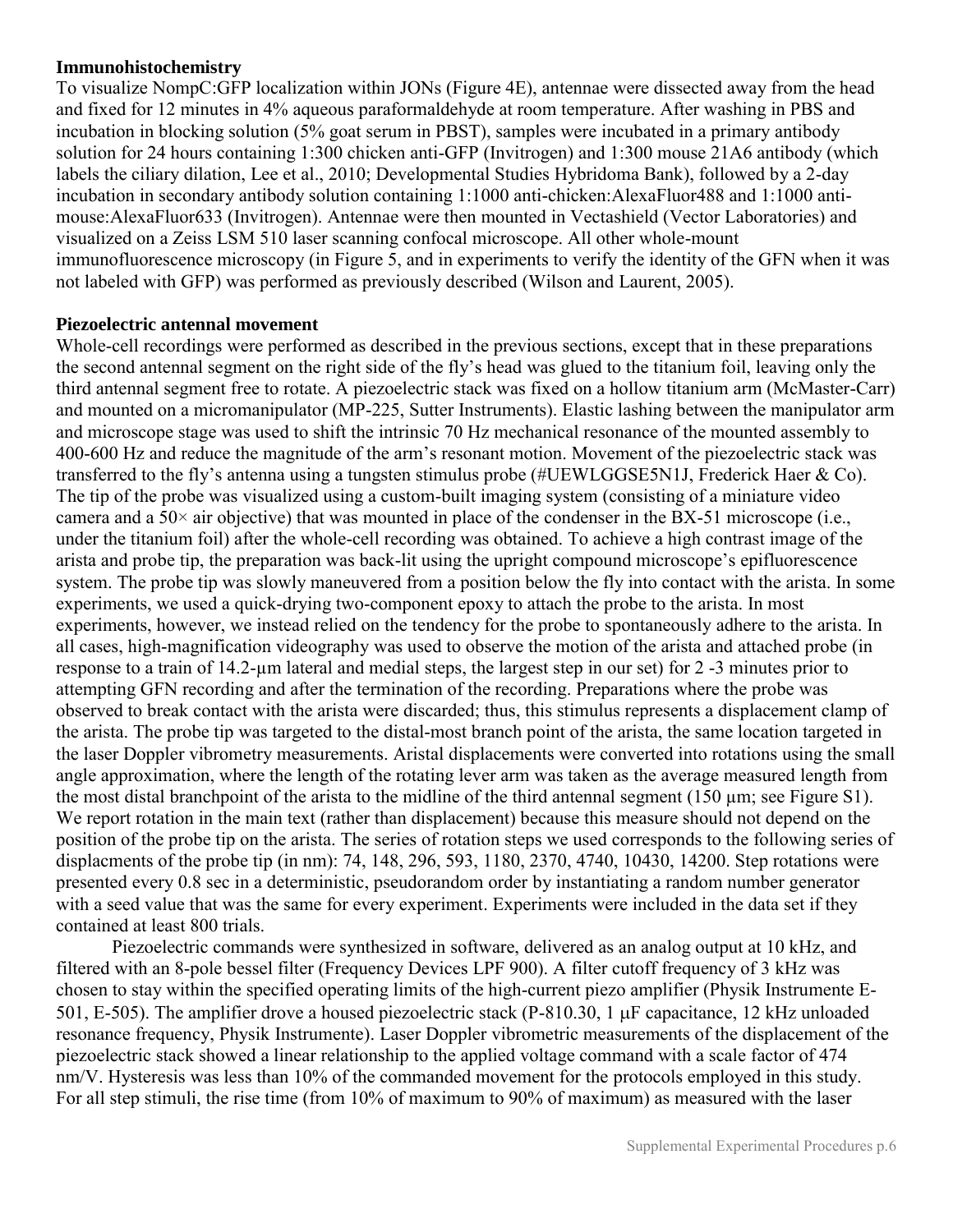Doppler vibrometer was 300 – 400 microseconds. Piezoelectric steps caused a transient artifact in the electrophysiological recordings, and this is blanked for clarity in the traces displayed in the figures.

# **Data analysis**

Unless otherwise noted, all analyses were performed in IgorPro. Spontaneous events (i.e., putative JON spikes) were detected with a shape template using an automated routine. The initial event template consisted of a single event, and was selected from a portion of the trace that was not included in the analysis. This template was used to detect well-isolated events in the entire recording, which were then averaged together to yield a new template, and this was subsequently used to perform the final analysis. Recordings were excluded from the spontaneous event analysis if the amplitude of the unitary event was less than 65 pA, as it was difficult to accurately identify events in these cases. All generator currents displayed in the figures represent averages across many trials with the same stimulus in the same cell, and measurements of generator currents were always performed on trial-averaged data. Trial-averaged generator currents were smoothed by convolving them with a 0.5-msec Gaussian prior to analysis or display in figures. The peak current evoked by a step stimulus was taken as the minimum or maximum in the 7 msec after step onset. The rise time of generator currents was calculated as the time elapsed between 10% of maximum and 90% of maximum. The Fast Fourier Transform (FFT) was used to calculate the antenna's displacement during a sound stimulus, the magnitude of the particle velocity sound stimulus, and the 1f and 2f signal in the frequency domain representation of generator currents.

Mean values with error bars in all figures represent averages across cells, and all error bars represent the SEM computed across cells. Statistical analysis was performed using either Matlab or R version 2.9.2 with the companion to applied regression package (obtained from http://www.r-project.org/). Fisher's *F*-test (with a *p*>0.05 criterion) was used to test for homoskedasticity prior to performing any *t*-tests. If the two sample distributions were not homoskedastic, we performed Welch's two-sample *t*-test.

# **Simulations**

The relationship between transduction and rotation was modeled as a pair of hyperbolic functions, where the two functions correspond to the two directions of motion that can gate transduction. Each pair of curves specifies the amount of current for a given rotation:

$$
c(t) = \frac{r(t)}{r(t) + \sigma} \quad \text{for } r > 0
$$

$$
c(t) = \frac{-r(t)}{-r(t) + \sigma} \quad \text{for } r < 0
$$

where  $r(t)$  is rotation,  $c(t)$  is current, and  $\sigma$  is a semi-saturation constant (i.e., the level of rotation that produces half-maximal current). The values of *σ* are 30 for the wild type simulation and 100 for the *nompC* mutant simulation (arbitrary rotation units). This means that all the curves saturate at the same level, but larger rotations are required to saturate the *nompC* mutant responses. The transduction-rotation curves are shifted 16 units to the left for the *nompC* mutant. The peak-to-mean amplitude of the simulated rotation stimulus is 50 units. The *x*axes of the simulated curves shown in Figure 8E-F range from -800 to +800 units. There are 33 time steps per stimulus cycle in the simulation. In our GFN recordings, the JONs are not voltage-clamped, meaning that the time course of the voltage deflection in JONs (and thus the signal we record in the GFN) must be a low-pass filtered version of the summed transduction currents. To account for this, we smoothed all the simulated currents by convolving them with a Gaussian function having a standard deviation of 6 time steps. This lowpass filtering is critical to allow the simulation to reproduce the dynamics in the data. The reason why the 2f power diminishes in the *nompC* mutant simulation is that, when the curves are shifted to the left, leftward rotations traverse the steep area of the curves near their intersection point, creating rapid fluctuations in current that are strongly attenuated by the low-pass filtering.

Note that the minimum point in the curves does not necessarily correspond to zero transduction. Indeed, there is evidence that some transduction channels are open at rest [\(Albert et al., 2007;](#page-12-15) [Kamikouchi et al., 2009\)](#page-12-16).